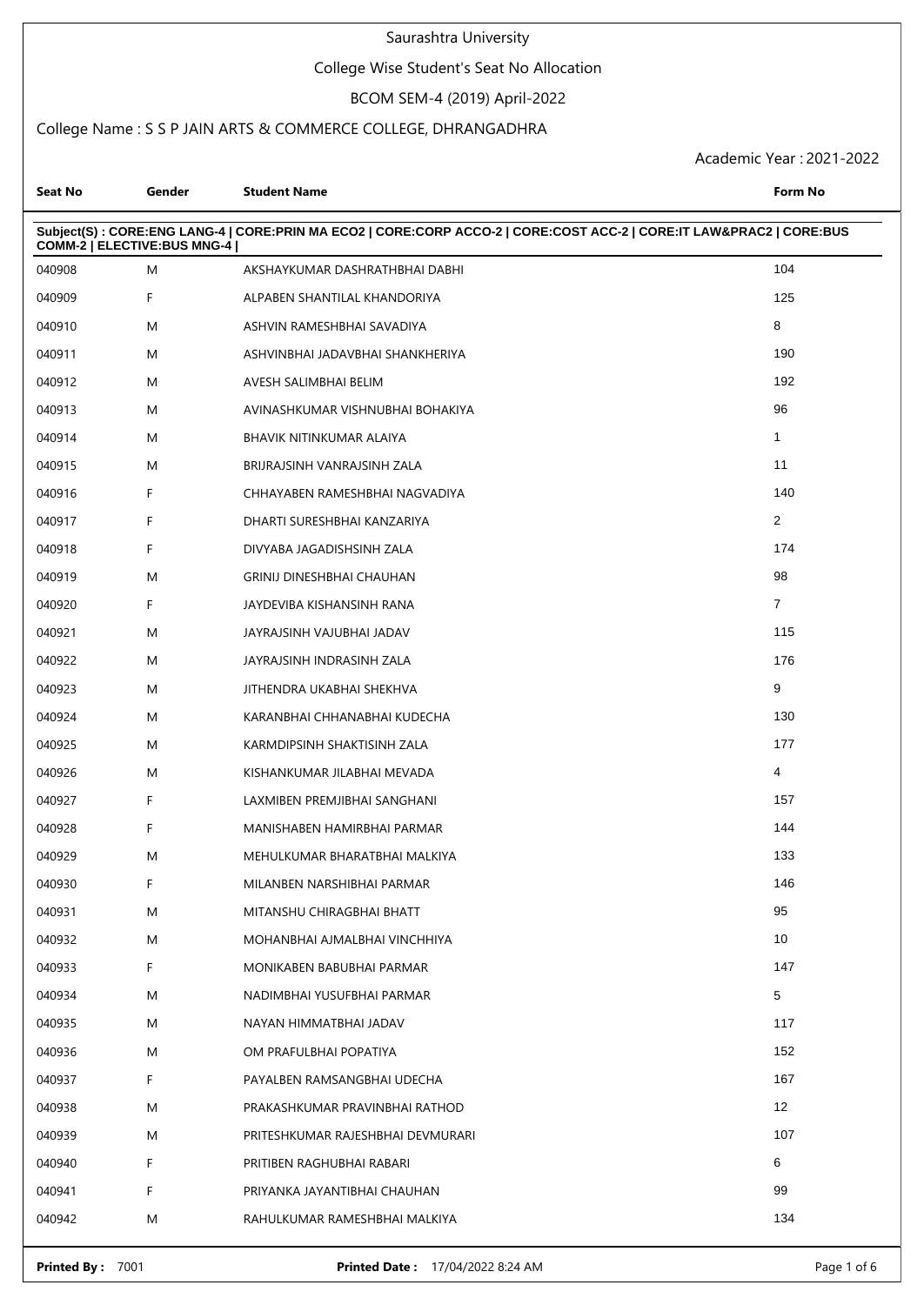#### College Wise Student's Seat No Allocation

# BCOM SEM-4 (2019) April-2022

### College Name : S S P JAIN ARTS & COMMERCE COLLEGE, DHRANGADHRA

| <b>Seat No</b>              | Gender | <b>Student Name</b>                                                                                                 | Form No |
|-----------------------------|--------|---------------------------------------------------------------------------------------------------------------------|---------|
| 040943                      | M      | RAVIRAJ DHARAMSHIBHAI RABARI                                                                                        | 155     |
| 040944                      | M      | RUDRARAJSINH YOGRAJSINH ZALA                                                                                        | 179     |
| 040945                      | M      | SAHIL RAMZANBHAI SOLANKI                                                                                            | 162     |
| 040946                      | F      | SAIFALI NASRUDINBHAI SURANI                                                                                         | 164     |
| 040947                      | M      | SAMEERKUMAR GOPALBHAI VASANIYA                                                                                      | 169     |
| 040948                      | M      | SANDIPBHAI HEMUBHAI KALOTRA                                                                                         | 123     |
| 040949                      | M      | SATYRAJSINH RAGHUVIRSINH ZALA                                                                                       | 185     |
| 040950                      | M      | SHIVAMKUMAR DHARMENDRABHAI PATEL                                                                                    | 151     |
| 040951                      | M      | SNEHRAJSINH RAGHUVIRSINH ZALA                                                                                       | 186     |
| 040952                      | F      | SOFIYA VALIMAHMAD JUNEJA                                                                                            | 120     |
| 040953                      | M      | TIRTHRAJSINH SHIVRAJSINH CHUDASAMA                                                                                  | 103     |
| 040954                      | M      | UMANG VISHNUBHAI KANZARIYA                                                                                          | 124     |
| 040955                      | F      | URVASHIBA MAHENDRASINH ZALA                                                                                         | 180     |
| 040956                      | M      | VISHAL GHANSHYAMBHAI KURIYA                                                                                         | 3       |
| 040957                      | M      | YOGENDRASINH VANRAJSINH ZALA                                                                                        | 181     |
| COMM-2   ELECTIVE: ACCOUN-4 |        | Subject(S): CORE:ENG LANG-4   CORE:PRIN MA ECO2   CORE:CORP ACCO-2   CORE:COST ACC-2   CORE:IT LAW&PRAC2   CORE:BUS |         |
| 040958                      | M      | AJAMAL GOVINDBHAI KHAMBHALA                                                                                         | 49      |
| 040959                      | M      | AKASHKUMAR RAMESHBHAI KAVAR                                                                                         | 47      |
| 040960                      | F      | AMISHA CHANDUBHAI RANGADIYA                                                                                         | 73      |
| 040961                      | M      | AMRUT MANSUKHBHAI KACHROLA                                                                                          | 121     |
| 040962                      | M      | ANILBHAI MANJIBHAI KHANDORIYA                                                                                       | 126     |
| 040963                      | F      | ANJALIBEN KISHANBHAI SAVADIYA                                                                                       | 158     |
| 040964                      | F      | ANKITA DIPAKKUMAR VYAS                                                                                              | 171     |
| 040965                      | M      | ANKITKUMAR AMRUTBHAI MORI                                                                                           | 54      |
| 040966                      | F      | APEXABEN NITESHBHAI PIPALIYA                                                                                        | 69      |
| 040967                      | F      | ASHVINI DHARMESHBHAI DAVE                                                                                           | 105     |
| 040968                      | F.     | ASMITA GHANSHYAMBHAI SONAGARA                                                                                       | 84      |
| 040969                      | M      | BALDEV RAJABHAI NANGHA                                                                                              | 60      |
| 040970                      | M      | BHAVIN MANSUKHBHAI MORI                                                                                             | 55      |
| 040971                      | F      | BHUMIBEN HASHMUKHBHAI DHAMECHA                                                                                      | 108     |
| 040972                      | F.     | BHUMIKABEN PRAVINBHAI PRAJAPATI                                                                                     | 70      |
| 040973                      | F.     | CHANDANI DAYALAL PARMAR                                                                                             | 61      |
| 040974                      | M      | CHETANBHAI LALJIBHAI GODAVARIYA                                                                                     | 27      |
| 040975                      | F.     | CHHAYABA DILIPSINH ZALA                                                                                             | 172     |
| 040976                      | F.     | DEEYA HITESHBHAI PUJARA                                                                                             | 154     |
| 040977                      | F      | DHARA HASMUKHBHAI JADAV                                                                                             | 113     |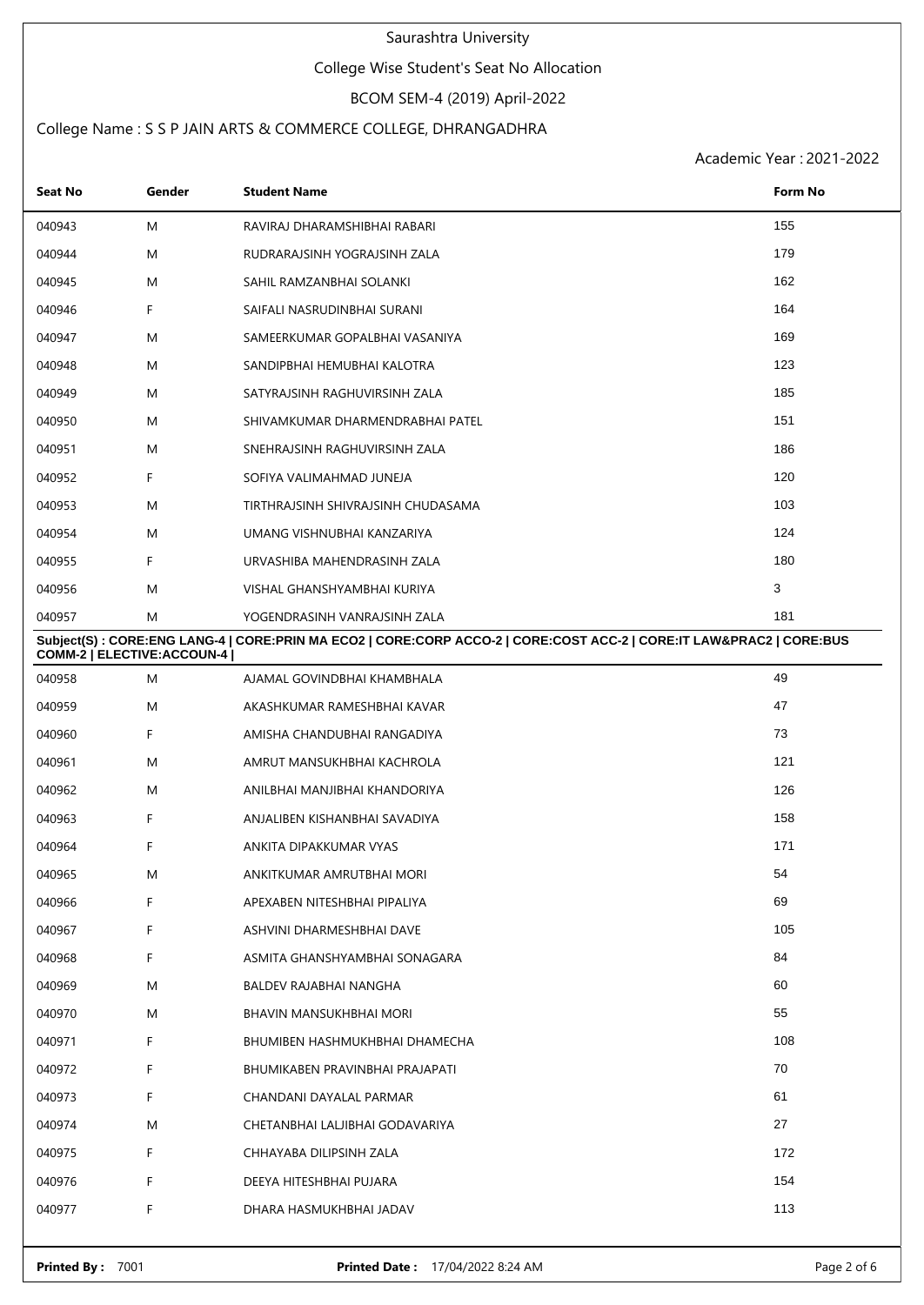#### College Wise Student's Seat No Allocation

# BCOM SEM-4 (2019) April-2022

### College Name : S S P JAIN ARTS & COMMERCE COLLEGE, DHRANGADHRA

Academic Year : 2021-2022

| Seat No | Gender | <b>Student Name</b>                | Form No |
|---------|--------|------------------------------------|---------|
| 040978  | F      | DHARABA SHAKTISINH CHAUHAN         | 16      |
| 040979  | F      | DHARABEN BHARATBHAI DHAMECHA       | 109     |
| 040980  | M      | DHARMIK RAMESHBHAI MORI            | 56      |
| 040981  | M      | DHARMRAJSINH SHAKTISINH ZALA       | 173     |
| 040982  | M      | DHRUV NITINBHAI SOMPURA            | 83      |
| 040983  | M      | DIGVIJAYSINH BHARATSINH PARMAR     | 62      |
| 040984  | F      | DIPALI ARJANBHAI PARMAR            | 63      |
| 040985  | F      | DIVYABA JITENDRASINH ZALA          | 88      |
| 040986  | M      | DIVYRAJSINH PRADYUMANSINH ZALA     | 194     |
| 040987  | F      | DRASHTI SANJAYKUMAR JAMANAPARA     | 35      |
| 040988  | F      | GAYATRIBA VIKRAMSINH ZALA          | 175     |
| 040989  | M      | GHANSHYAM NARAYANBHAI MORI         | 136     |
| 040990  | M      | HARSHAD RASIKBHAI KAILA            | 122     |
| 040991  | M      | HARSHADKUMAR LAKSHMANBHAI CHAVDA   | 100     |
| 040992  | F      | HARSHIDA RAMESHBHAI MORI           | 57      |
| 040993  | M      | HET RAMESHBHAI PAREJIYA            | 142     |
| 040994  | F      | HETALBEN RAMESHBHAI DHAMECHA       | 110     |
| 040995  | F      | HETALBEN NATHUBHAI PARMAR          | 64      |
| 040996  | F      | HETAXI NIRAVBHAI SHETH             | 160     |
| 040997  | M      | HIMANSHUKUMAR MAHADEVBHAI SADADIYA | 75      |
| 040998  | M      | HIRENKUMAR RAMESHBHAI CHAVDA       | 101     |
| 040999  | M      | HITESHBHAI CHOTHABHAI KATODIYA     | 45      |
| 041000  | F      | ITISHABEN GHANSHYAMBHAI DHAMECHA   | 25      |
| 041001  | F      | JAGRUTI NANDLAL CHAVDA             | 102     |
| 041002  | M      | JAINAM VINODBHAI SHAH              | 76      |
| 041003  | F      | JALPABEN DINESHBHAI KANZARIYA      | 36      |
| 041004  | M      | JAY SANJAYBHAI DAVE                | 106     |
| 041005  | M      | JAYDEEP CHANDRAKANT PARMAR         | 65      |
| 041006  | M      | JAYENDRASINH JITENDRASINH ZALA     | 89      |
| 041007  | M      | JAYESH JILABHAI MUNDHAVA           | 137     |
| 041008  | M      | JAYESHBHAI RAMJIBHAI JADAV         | 29      |
| 041009  | M      | JAYKUMAR ISHWARBHAI JADAV          | 114     |
| 041010  | M      | JAYRAJBHAI MAHESHBHAI JADAV        | 191     |
| 041011  | M      | JITENDRA DILIPBHAI JADAV           | 116     |
| 041012  | F      | KAJAL LABHUBHAI KANZARIYA          | 37      |
| 041013  | F      | KAJALBEN SURAJBHAI DADARECHA       | 22      |
| 041014  | M      | KARAN NARESHBHAI JITIYA            | 119     |

**Printed By :** 7001 **Printed Date :** 17/04/2022 8:24 AM Page 3 of 6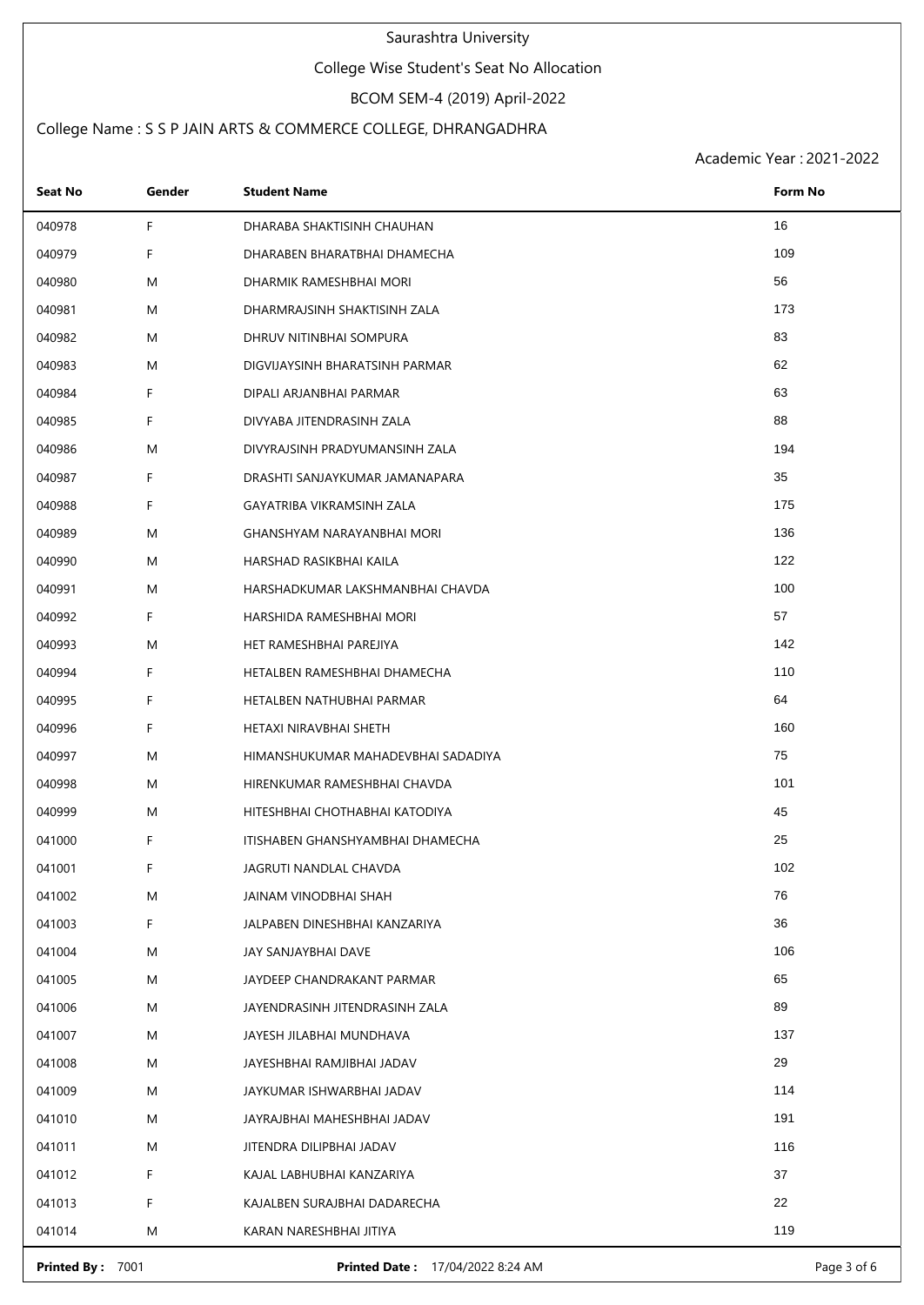#### College Wise Student's Seat No Allocation

# BCOM SEM-4 (2019) April-2022

### College Name : S S P JAIN ARTS & COMMERCE COLLEGE, DHRANGADHRA

Academic Year : 2021-2022

| Seat No | Gender | <b>Student Name</b>               | Form No |
|---------|--------|-----------------------------------|---------|
| 041015  | M      | KARAN LAXMANBHAI PRAJAPATI        | 71      |
| 041016  | M      | KARANKUMAR CHANDULAL BORANIYA     | 97      |
| 041017  | F      | KHUSHBUBEN ANVARBHAI SIPAI        | 161     |
| 041018  | F      | KHUSHI SURESHBHAI RAJPUT          | 156     |
| 041019  | F      | KHUSHI MANISHBHAI SHAH            | 77      |
| 041020  | F      | KINJAL GHANSHYAMBHAI PARMAR       | 143     |
| 041021  | F      | KINJALBEN ISHVARBHAI CHAVADA      | 20      |
| 041022  | F      | KINJALBEN RAJESHBHAI CHOTALIYA    | 21      |
| 041023  | F      | KINJALBEN MANSUKHBHAI KANZARIYA   | 38      |
| 041024  | F      | KIRANBEN MUMABHAI AAL             | 93      |
| 041025  | F      | KIRANBEN KAMLESHBHAI RATHOD       | 74      |
| 041026  | F      | KRISHNA RAJESHBHAI SODHA          | 81      |
| 041027  | F      | KRUPA HITESHBHAI SOMPURA          | 163     |
| 041028  | F      | KRUPALIBA HARPALSINH ZALA         | 90      |
| 041029  | M      | KULDIPBHAI NARENDRABHAI PALANI    | 141     |
| 041030  | M      | KUSHANG NAVINCHANDRA SHAH         | 78      |
| 041031  | M      | LALIYA KEGU BARIYA                | 94      |
| 041032  | M      | MADHAVAN ASHWINBHAI PRAJAPATI     | 153     |
| 041033  | F      | MANCHHABEN THAKARSHIBHAI CHAUHAN  | 17      |
| 041034  | F      | MANISHA KANTILAL ZINZUVADIYA      | 182     |
| 041035  | F      | MANISHABEN DINESHBHAI KOPANIYA    | 128     |
| 041036  | M      | MANISHKUMAR LAGDHIRBHAI PARMAR    | 145     |
| 041037  | F      | MANSI LALJIBHAI MEVADA            | 135     |
| 041038  | F      | MANSIBEN DASHARATHBHAI GORAVADIYA | 111     |
| 041039  | F      | MAYABEN JIVANBHAI GOYAL           | 28      |
| 041040  | F      | MAYURIBA KIRITSINH ZALA           | 91      |
| 041041  | M      | MEETKUMAR PRAVINBHAI JADVANI      | 34      |
| 041042  | F      | MITAL LALJIBHAI TARBUNDIYA        | 165     |
| 041043  | M      | MITESH TUSHARBHAI KHODIYA         | 127     |
| 041044  | F      | NANDANI RAJENDRABHAI VADESHA      | 168     |
| 041045  | F      | NANDINI PARESHBHAI SOLANKI        | 82      |
| 041046  | F      | NIMABEN HARESHBHAI SADHU          | 196     |
| 041047  | F      | NISHABEN BIPINBHAI GORVADIYA      | 112     |
| 041048  | M      | PANKAJBHAI TRIBHOVANBHAI VORA     | 170     |
| 041049  | M      | PANKAJKUMAR MULJIBHAI JADAV       | 30      |
| 041050  | M      | PARESHBHAI PATHUBHAI CHAROLA      | 188     |
| 041051  | M      | PARESHKUMAR PRAVINBHAI SAVADIYA   | 159     |

**Printed By :** 7001 **Printed Date :** 17/04/2022 8:24 AM Page 4 of 6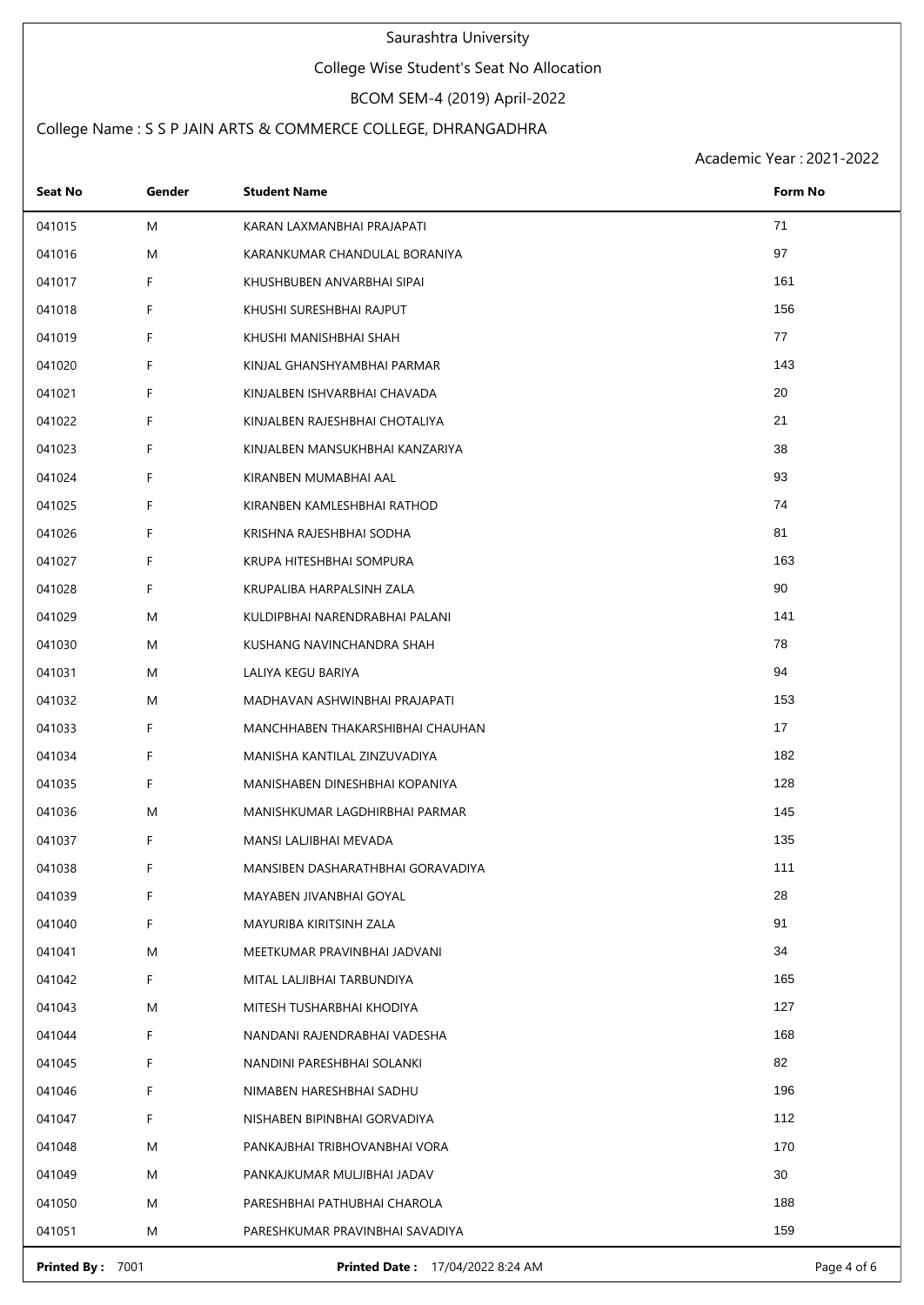#### College Wise Student's Seat No Allocation

# BCOM SEM-4 (2019) April-2022

### College Name : S S P JAIN ARTS & COMMERCE COLLEGE, DHRANGADHRA

| 18<br>041052<br>F<br>PARUL MAGANBHAI CHAUHAN<br>19<br>F<br>041053<br>PAYALBEN HIMATBHAI CHAUHAN<br>39<br>041054<br>F<br>PAYALBEN JAYANTIBHAI KANZARIYA<br>72<br>041055<br>F<br>PINAL HITESHKUMAR PRAJAPATI<br>178<br>041056<br>F<br>POOJABA DEVENDRASINH ZALA<br>15<br>041057<br>F<br>POOJABEN GOKALBHAI BHARMANI<br>131<br>041058<br>F<br>POONAMBEN NARENDRABHAI KURIYA<br>31<br>041059<br>M<br>PRINS MAGANLAL JADAV<br>66<br>041060<br>M<br>PRITESHKUMAR JAYANTILAL PARMAR<br>40<br>041061<br>F<br>PRIYANKABEN DINESHBHAI KANZARIYA<br>59<br>041062<br>M<br>RAJUBHAI ISHVARBHAI NANDESARIYA<br>118<br>041063<br>M<br>RAJVEERSINH LAKHADHIRSINH JADEJA<br>41<br>041064<br>F<br>RAKSHA RAJESHBHAI KANZARIYA<br>F<br>193<br>041065<br>RIDDHI GAUTAMBHAI HADIYAL<br>195<br>041066<br>F.<br>RIMPALBA NAVALSINH ZALA<br>F<br>148<br>041067<br>RUCHIBEN VIPULBHAI PARMAR<br>87<br>041068<br>M<br>SAHDEV JAYNTIBHAI VARASADA<br>42<br>041069<br>M<br>SAHIL SURESHBHAI KANZARIYA<br>129<br>041070<br>M<br>SAMRATHBHAI BANISHBHAI KOPENIYA<br>52<br>041071<br>F<br>SANDHYABEN MUKESHBHAI KUSHWAH<br>43<br>041072<br>M<br>SANDIP LAKSHMANBHAI KANZARIYA<br>13<br>041073<br>F.<br>SANIYA SALIMBHAI BELIM<br>51<br>041074<br>F<br>SANJANABEN VIRENDRABHAI KUSHVAH<br>183<br>041075<br>Μ<br>SANJAYBHAI DOHALBHAI ZINZUVADIYA<br>26<br>041076<br>F<br>SEEMA SUKHADEV DUDHAREJIYA<br>50<br>041077<br>F<br>SEEMABEN PRAKASHBHAI KURIYA<br>14<br>041078<br>F<br>SHARMIN ISMAILBHAI BELIM<br>150<br>041079<br>F<br>SHITALBEN MANSUKHBHAI PATEL<br>187<br>041080<br>F<br>SIMRAN FARUKBHAI MAKRANI<br>23<br>M<br>041081<br>SMITKUMAR MAHESHBHAI DASADIYA<br>132<br>041082<br>F<br>SONAL DIPAKBHAI MAKWANA<br>F<br>184<br>041083<br>SONALBEN GHANSHYAMBHAI ZINZUVADIYA<br>79<br>041084<br>M<br>SUNILBHAI JAYANTIBHAI SINDHAV<br>44<br>041085<br>M<br>SURYADEEP CHANDULAL KANZARIYA<br>139<br>041086<br>F<br>SWATI PRAKASHBHAI NAGAR<br>F<br>138<br>041087<br>TEJUBEN RAMESHBHAI MUNDHVA<br>85<br>041088<br>F<br>TRUPTIBEN AMBARAMBHAI TARBUNDIYA | Seat No | Gender | <b>Student Name</b> | Form No |
|------------------------------------------------------------------------------------------------------------------------------------------------------------------------------------------------------------------------------------------------------------------------------------------------------------------------------------------------------------------------------------------------------------------------------------------------------------------------------------------------------------------------------------------------------------------------------------------------------------------------------------------------------------------------------------------------------------------------------------------------------------------------------------------------------------------------------------------------------------------------------------------------------------------------------------------------------------------------------------------------------------------------------------------------------------------------------------------------------------------------------------------------------------------------------------------------------------------------------------------------------------------------------------------------------------------------------------------------------------------------------------------------------------------------------------------------------------------------------------------------------------------------------------------------------------------------------------------------------------------------------------------------------------------------------------------------------------------------------------------------------------------------------------------------------------------------------------------------------------------------------------------------------------------------------------------------------------------------------------------------------------------------------|---------|--------|---------------------|---------|
|                                                                                                                                                                                                                                                                                                                                                                                                                                                                                                                                                                                                                                                                                                                                                                                                                                                                                                                                                                                                                                                                                                                                                                                                                                                                                                                                                                                                                                                                                                                                                                                                                                                                                                                                                                                                                                                                                                                                                                                                                              |         |        |                     |         |
|                                                                                                                                                                                                                                                                                                                                                                                                                                                                                                                                                                                                                                                                                                                                                                                                                                                                                                                                                                                                                                                                                                                                                                                                                                                                                                                                                                                                                                                                                                                                                                                                                                                                                                                                                                                                                                                                                                                                                                                                                              |         |        |                     |         |
|                                                                                                                                                                                                                                                                                                                                                                                                                                                                                                                                                                                                                                                                                                                                                                                                                                                                                                                                                                                                                                                                                                                                                                                                                                                                                                                                                                                                                                                                                                                                                                                                                                                                                                                                                                                                                                                                                                                                                                                                                              |         |        |                     |         |
|                                                                                                                                                                                                                                                                                                                                                                                                                                                                                                                                                                                                                                                                                                                                                                                                                                                                                                                                                                                                                                                                                                                                                                                                                                                                                                                                                                                                                                                                                                                                                                                                                                                                                                                                                                                                                                                                                                                                                                                                                              |         |        |                     |         |
|                                                                                                                                                                                                                                                                                                                                                                                                                                                                                                                                                                                                                                                                                                                                                                                                                                                                                                                                                                                                                                                                                                                                                                                                                                                                                                                                                                                                                                                                                                                                                                                                                                                                                                                                                                                                                                                                                                                                                                                                                              |         |        |                     |         |
|                                                                                                                                                                                                                                                                                                                                                                                                                                                                                                                                                                                                                                                                                                                                                                                                                                                                                                                                                                                                                                                                                                                                                                                                                                                                                                                                                                                                                                                                                                                                                                                                                                                                                                                                                                                                                                                                                                                                                                                                                              |         |        |                     |         |
|                                                                                                                                                                                                                                                                                                                                                                                                                                                                                                                                                                                                                                                                                                                                                                                                                                                                                                                                                                                                                                                                                                                                                                                                                                                                                                                                                                                                                                                                                                                                                                                                                                                                                                                                                                                                                                                                                                                                                                                                                              |         |        |                     |         |
|                                                                                                                                                                                                                                                                                                                                                                                                                                                                                                                                                                                                                                                                                                                                                                                                                                                                                                                                                                                                                                                                                                                                                                                                                                                                                                                                                                                                                                                                                                                                                                                                                                                                                                                                                                                                                                                                                                                                                                                                                              |         |        |                     |         |
|                                                                                                                                                                                                                                                                                                                                                                                                                                                                                                                                                                                                                                                                                                                                                                                                                                                                                                                                                                                                                                                                                                                                                                                                                                                                                                                                                                                                                                                                                                                                                                                                                                                                                                                                                                                                                                                                                                                                                                                                                              |         |        |                     |         |
|                                                                                                                                                                                                                                                                                                                                                                                                                                                                                                                                                                                                                                                                                                                                                                                                                                                                                                                                                                                                                                                                                                                                                                                                                                                                                                                                                                                                                                                                                                                                                                                                                                                                                                                                                                                                                                                                                                                                                                                                                              |         |        |                     |         |
|                                                                                                                                                                                                                                                                                                                                                                                                                                                                                                                                                                                                                                                                                                                                                                                                                                                                                                                                                                                                                                                                                                                                                                                                                                                                                                                                                                                                                                                                                                                                                                                                                                                                                                                                                                                                                                                                                                                                                                                                                              |         |        |                     |         |
|                                                                                                                                                                                                                                                                                                                                                                                                                                                                                                                                                                                                                                                                                                                                                                                                                                                                                                                                                                                                                                                                                                                                                                                                                                                                                                                                                                                                                                                                                                                                                                                                                                                                                                                                                                                                                                                                                                                                                                                                                              |         |        |                     |         |
|                                                                                                                                                                                                                                                                                                                                                                                                                                                                                                                                                                                                                                                                                                                                                                                                                                                                                                                                                                                                                                                                                                                                                                                                                                                                                                                                                                                                                                                                                                                                                                                                                                                                                                                                                                                                                                                                                                                                                                                                                              |         |        |                     |         |
|                                                                                                                                                                                                                                                                                                                                                                                                                                                                                                                                                                                                                                                                                                                                                                                                                                                                                                                                                                                                                                                                                                                                                                                                                                                                                                                                                                                                                                                                                                                                                                                                                                                                                                                                                                                                                                                                                                                                                                                                                              |         |        |                     |         |
|                                                                                                                                                                                                                                                                                                                                                                                                                                                                                                                                                                                                                                                                                                                                                                                                                                                                                                                                                                                                                                                                                                                                                                                                                                                                                                                                                                                                                                                                                                                                                                                                                                                                                                                                                                                                                                                                                                                                                                                                                              |         |        |                     |         |
|                                                                                                                                                                                                                                                                                                                                                                                                                                                                                                                                                                                                                                                                                                                                                                                                                                                                                                                                                                                                                                                                                                                                                                                                                                                                                                                                                                                                                                                                                                                                                                                                                                                                                                                                                                                                                                                                                                                                                                                                                              |         |        |                     |         |
|                                                                                                                                                                                                                                                                                                                                                                                                                                                                                                                                                                                                                                                                                                                                                                                                                                                                                                                                                                                                                                                                                                                                                                                                                                                                                                                                                                                                                                                                                                                                                                                                                                                                                                                                                                                                                                                                                                                                                                                                                              |         |        |                     |         |
|                                                                                                                                                                                                                                                                                                                                                                                                                                                                                                                                                                                                                                                                                                                                                                                                                                                                                                                                                                                                                                                                                                                                                                                                                                                                                                                                                                                                                                                                                                                                                                                                                                                                                                                                                                                                                                                                                                                                                                                                                              |         |        |                     |         |
|                                                                                                                                                                                                                                                                                                                                                                                                                                                                                                                                                                                                                                                                                                                                                                                                                                                                                                                                                                                                                                                                                                                                                                                                                                                                                                                                                                                                                                                                                                                                                                                                                                                                                                                                                                                                                                                                                                                                                                                                                              |         |        |                     |         |
|                                                                                                                                                                                                                                                                                                                                                                                                                                                                                                                                                                                                                                                                                                                                                                                                                                                                                                                                                                                                                                                                                                                                                                                                                                                                                                                                                                                                                                                                                                                                                                                                                                                                                                                                                                                                                                                                                                                                                                                                                              |         |        |                     |         |
|                                                                                                                                                                                                                                                                                                                                                                                                                                                                                                                                                                                                                                                                                                                                                                                                                                                                                                                                                                                                                                                                                                                                                                                                                                                                                                                                                                                                                                                                                                                                                                                                                                                                                                                                                                                                                                                                                                                                                                                                                              |         |        |                     |         |
|                                                                                                                                                                                                                                                                                                                                                                                                                                                                                                                                                                                                                                                                                                                                                                                                                                                                                                                                                                                                                                                                                                                                                                                                                                                                                                                                                                                                                                                                                                                                                                                                                                                                                                                                                                                                                                                                                                                                                                                                                              |         |        |                     |         |
|                                                                                                                                                                                                                                                                                                                                                                                                                                                                                                                                                                                                                                                                                                                                                                                                                                                                                                                                                                                                                                                                                                                                                                                                                                                                                                                                                                                                                                                                                                                                                                                                                                                                                                                                                                                                                                                                                                                                                                                                                              |         |        |                     |         |
|                                                                                                                                                                                                                                                                                                                                                                                                                                                                                                                                                                                                                                                                                                                                                                                                                                                                                                                                                                                                                                                                                                                                                                                                                                                                                                                                                                                                                                                                                                                                                                                                                                                                                                                                                                                                                                                                                                                                                                                                                              |         |        |                     |         |
|                                                                                                                                                                                                                                                                                                                                                                                                                                                                                                                                                                                                                                                                                                                                                                                                                                                                                                                                                                                                                                                                                                                                                                                                                                                                                                                                                                                                                                                                                                                                                                                                                                                                                                                                                                                                                                                                                                                                                                                                                              |         |        |                     |         |
|                                                                                                                                                                                                                                                                                                                                                                                                                                                                                                                                                                                                                                                                                                                                                                                                                                                                                                                                                                                                                                                                                                                                                                                                                                                                                                                                                                                                                                                                                                                                                                                                                                                                                                                                                                                                                                                                                                                                                                                                                              |         |        |                     |         |
|                                                                                                                                                                                                                                                                                                                                                                                                                                                                                                                                                                                                                                                                                                                                                                                                                                                                                                                                                                                                                                                                                                                                                                                                                                                                                                                                                                                                                                                                                                                                                                                                                                                                                                                                                                                                                                                                                                                                                                                                                              |         |        |                     |         |
|                                                                                                                                                                                                                                                                                                                                                                                                                                                                                                                                                                                                                                                                                                                                                                                                                                                                                                                                                                                                                                                                                                                                                                                                                                                                                                                                                                                                                                                                                                                                                                                                                                                                                                                                                                                                                                                                                                                                                                                                                              |         |        |                     |         |
|                                                                                                                                                                                                                                                                                                                                                                                                                                                                                                                                                                                                                                                                                                                                                                                                                                                                                                                                                                                                                                                                                                                                                                                                                                                                                                                                                                                                                                                                                                                                                                                                                                                                                                                                                                                                                                                                                                                                                                                                                              |         |        |                     |         |
|                                                                                                                                                                                                                                                                                                                                                                                                                                                                                                                                                                                                                                                                                                                                                                                                                                                                                                                                                                                                                                                                                                                                                                                                                                                                                                                                                                                                                                                                                                                                                                                                                                                                                                                                                                                                                                                                                                                                                                                                                              |         |        |                     |         |
|                                                                                                                                                                                                                                                                                                                                                                                                                                                                                                                                                                                                                                                                                                                                                                                                                                                                                                                                                                                                                                                                                                                                                                                                                                                                                                                                                                                                                                                                                                                                                                                                                                                                                                                                                                                                                                                                                                                                                                                                                              |         |        |                     |         |
|                                                                                                                                                                                                                                                                                                                                                                                                                                                                                                                                                                                                                                                                                                                                                                                                                                                                                                                                                                                                                                                                                                                                                                                                                                                                                                                                                                                                                                                                                                                                                                                                                                                                                                                                                                                                                                                                                                                                                                                                                              |         |        |                     |         |
|                                                                                                                                                                                                                                                                                                                                                                                                                                                                                                                                                                                                                                                                                                                                                                                                                                                                                                                                                                                                                                                                                                                                                                                                                                                                                                                                                                                                                                                                                                                                                                                                                                                                                                                                                                                                                                                                                                                                                                                                                              |         |        |                     |         |
|                                                                                                                                                                                                                                                                                                                                                                                                                                                                                                                                                                                                                                                                                                                                                                                                                                                                                                                                                                                                                                                                                                                                                                                                                                                                                                                                                                                                                                                                                                                                                                                                                                                                                                                                                                                                                                                                                                                                                                                                                              |         |        |                     |         |
|                                                                                                                                                                                                                                                                                                                                                                                                                                                                                                                                                                                                                                                                                                                                                                                                                                                                                                                                                                                                                                                                                                                                                                                                                                                                                                                                                                                                                                                                                                                                                                                                                                                                                                                                                                                                                                                                                                                                                                                                                              |         |        |                     |         |
|                                                                                                                                                                                                                                                                                                                                                                                                                                                                                                                                                                                                                                                                                                                                                                                                                                                                                                                                                                                                                                                                                                                                                                                                                                                                                                                                                                                                                                                                                                                                                                                                                                                                                                                                                                                                                                                                                                                                                                                                                              |         |        |                     |         |
|                                                                                                                                                                                                                                                                                                                                                                                                                                                                                                                                                                                                                                                                                                                                                                                                                                                                                                                                                                                                                                                                                                                                                                                                                                                                                                                                                                                                                                                                                                                                                                                                                                                                                                                                                                                                                                                                                                                                                                                                                              |         |        |                     |         |